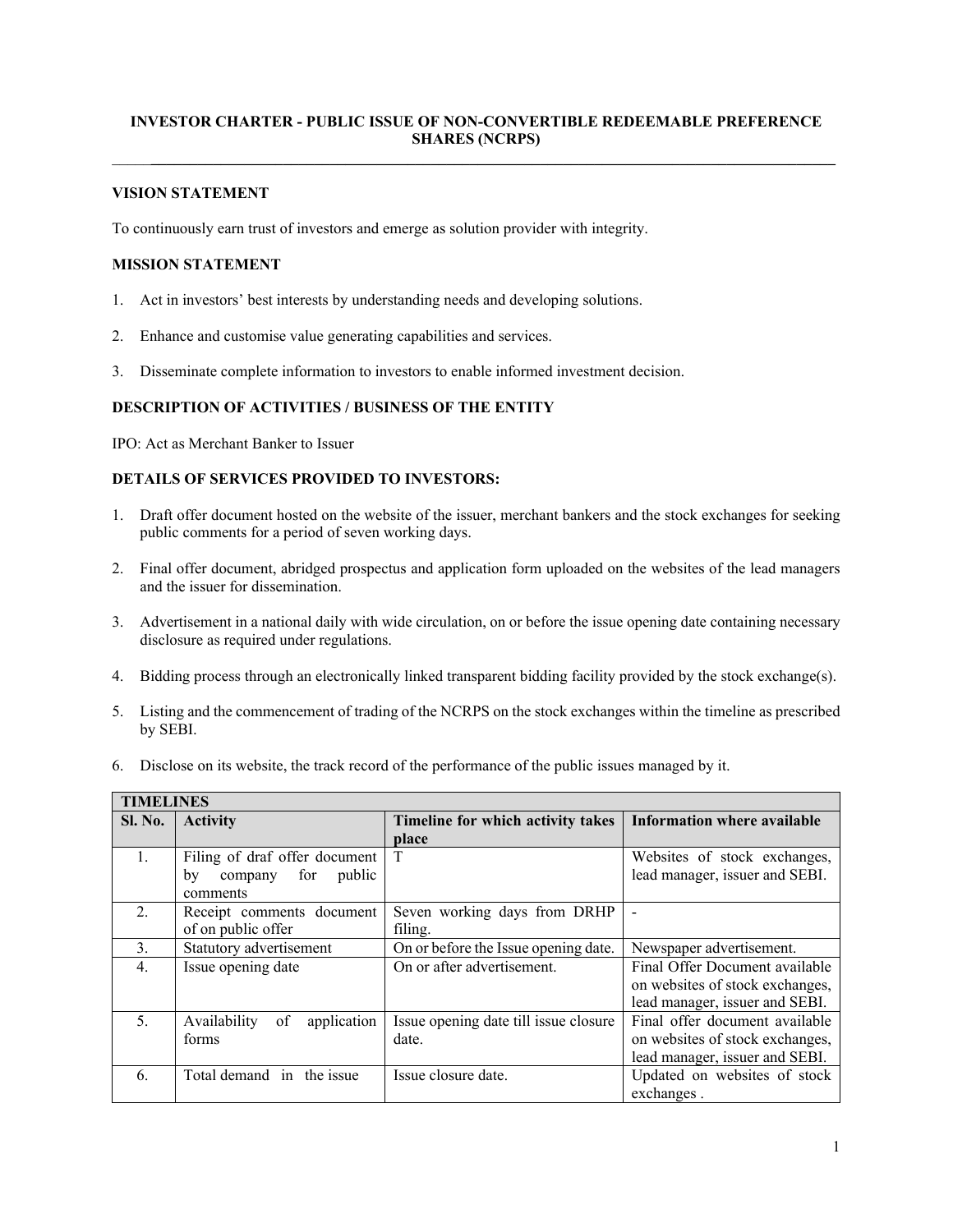| <b>TIMELINES</b> |                          |                                    |                                   |  |  |  |
|------------------|--------------------------|------------------------------------|-----------------------------------|--|--|--|
| <b>Sl. No.</b>   | <b>Activity</b>          | Timeline for which activity takes  | Information where available       |  |  |  |
|                  |                          | place                              |                                   |  |  |  |
| 7.               | Commencement of trading  | On or before six working days from | Final Offer Document available    |  |  |  |
|                  |                          | Issue closure                      | on websites of stock exchanges,   |  |  |  |
|                  |                          | date.                              | lead manager, issuer and SEBI     |  |  |  |
| 8.               | Unblocking ASBA Accounts | Within five working days.          | In case of delay the issuer shall |  |  |  |
|                  |                          |                                    | pay interest at the rate of 15%   |  |  |  |
|                  |                          |                                    | per annum (Reg. $35(2)$ of NCS).  |  |  |  |
| 9.               | Allotment status and     | Completion of basis of             | By email/post/SMS.                |  |  |  |
|                  | allotment advice         | allotment.                         |                                   |  |  |  |
| 10.              | Track record of IPOs     | Listing date                       | Lead Manager's website.           |  |  |  |

### **RIGHTS OF INVESTORS**

- 1. Request for a copy of the offer document and/ or application form from the issuer/ lead manager(s).
- 2. Get email and SMS messages w.r.t. allotment status and allotment advice through email/ physical to successful allottees post completion of basis of allotment.
- 3. If allotted NCRPS, all rights as a NCRPS holder (as per offer document).

### **DO'S AND DON'TS FOR THE INVESTORS**

### **Do's**

- 1. Check eligibility in prospectus and applicable laws, rules, regulations, guidelines and approvals.
- 2. Read all the instructions carefully and complete the application form in the prescribed form.
- 3. Ensure all necessary approvals under applicable laws to participate in the issue are in place before submitting the application form.
- 4. Ensure that the DP ID, the Client ID and PAN mentioned in the application form, entered into the electronic system of the stock exchange are correct and match with the DP ID, Client ID and PAN available in the depository database; ensure that the depository account is active.
- 5. Ensure the ASBA Account number (for all applicants other than UPI Investors applying using the UPI Mechanism) is mentioned in the application form.
- 6. Ensure funds equal to the application amount in the ASBA Account or account used to apply through UPI mechanism is available.
- 7. Submit application forms at the designated branches of SCSBs or the collection centres provided in the application forms, bearing the stamp of the relevant designated intermediary/ designated branch of the SCSB.

### **Don'ts**

- 1. Do not submit application on plain paper or on incomplete or illegible application forms.
- 2. Do not apply for lower than the minimum application size.
- 3. Do not pay the application amount in cash, by cheque, by money order or by postal order or by stock invest.
- 4. Do not submit the application form to any non-SCSB bank.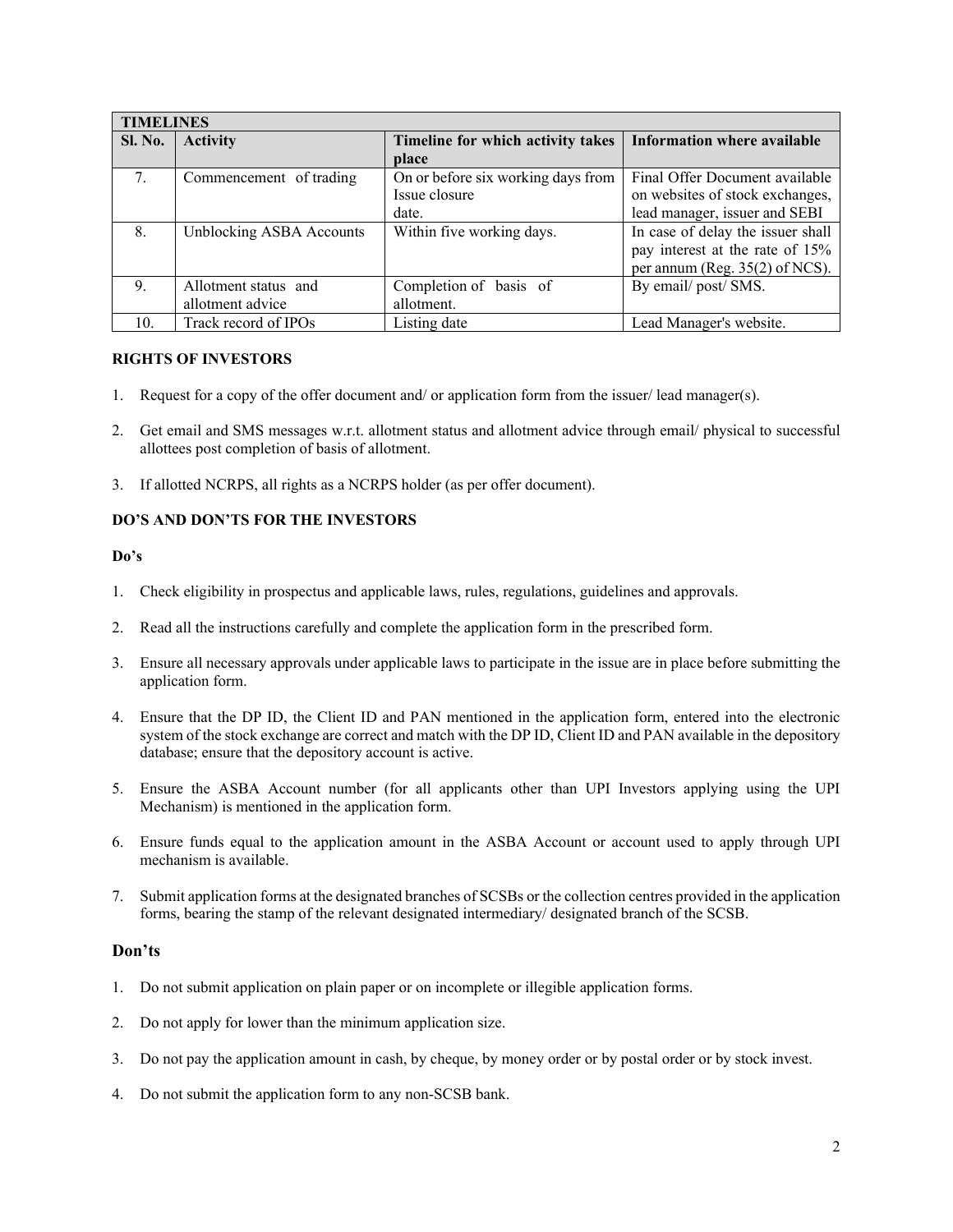- 5. Do not submit incorrect details of the DP ID, Client ID, PAN and UPI ID (wherever applicable) or provide details for a beneficiary account which is suspended or for which details cannot be verified by the Registrar to the Issue.
- 6. Do not submit the application form without ensuring that the funds equivalent to the entire application amount are available for blocking in the relevant ASBA Account; or in the case of UPI Investors, making application using the UPI Mechanism, in the UPI-linked bank account where funds for making the application are available.

#### **INVESTOR GRIEVANCE REDRESSAL MECHANISM AND HOW TO ACCESS IT**



#### **TIMELINES FOR RESOLUTION OF INVESTOR GRIEVANCES**

Best efforts should be undertaken by lead manager to resolve the grievances within T+30 days. A desirable indicative timeline is as follows:

| Sr.           | <b>Activity</b>                                                                                                                                                            | No.           |
|---------------|----------------------------------------------------------------------------------------------------------------------------------------------------------------------------|---------------|
| No.           |                                                                                                                                                                            | calendar days |
|               | Investor grievance received by the Lead Manager                                                                                                                            |               |
| $\mathcal{D}$ | Lead Manager to the offer to identify the concerned intermediary and it shall be<br>endeavoured to forward the grievance to the concerned intermediary/ies on T day itself | $T+1$         |
|               | Investor may escalate the pending grievance, if any, to a senior officer of the lead<br>manager of rank of Vice President or above                                         | $T + 21$      |
|               | The concerned intermediary/ies to respond to the lead manager with an acceptable reply                                                                                     |               |
|               | Lead manager, the concerned intermediary/ies and the investor shall exchange between<br>themselves additional information related to the grievance, wherever required      | Between T and |
|               | LM to respond to the investor with the reply                                                                                                                               | Upto $X+3$    |

#### **Nature of investor grievance for which the aforesaid timeline is applicable**

- 1. Delay in unblocking of funds.
- 2. Non allotment/ partial allotment of securities.